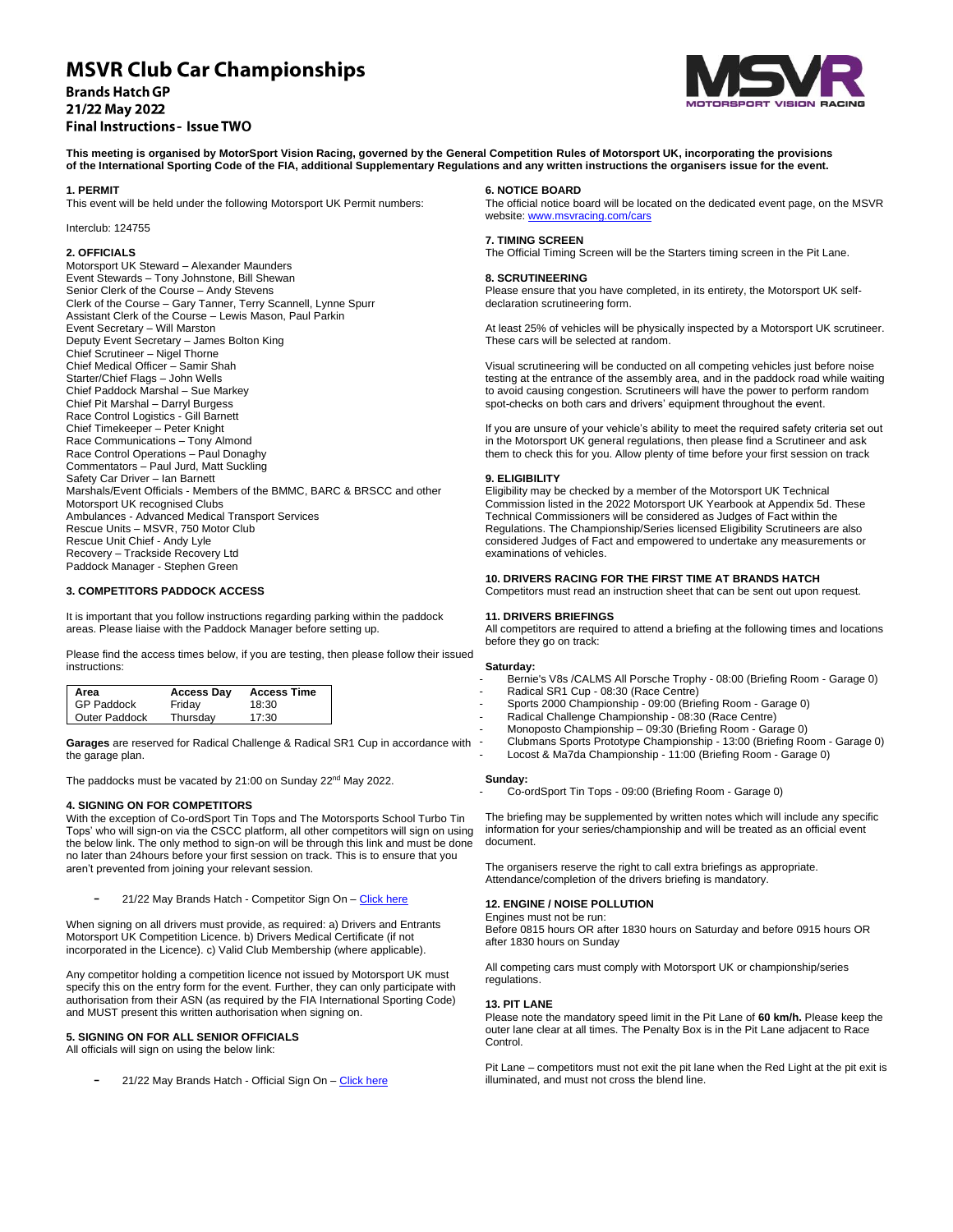#### **14. QUALIFYING**

All cars will start qualifying from the Pit Lane.

All cars in the Outer Paddock will proceed to the GP Paddock Assembly Area 20 minutes prior to their session start. From the Assembly Area cars will enter the Pit Lane on instruction from officials.

#### **15. RACE START PROCEDURE**

All cars will assemble in the GP Paddock Assembly Area then proceed directly to the grid and when all cars are in position the countdown will commence.

Cars in the garages will proceed slowly down the pit lane, drive through garage 1, to get to the Assembly area. Please avoid doing this during any pit stop window.

If the delay from the showing of the Green Flag to the start of the race takes more than three minutes, the organisers reserve the right to reduce the race distance.

All grids will have a green flag lap.

#### **Standing Starts:**

- Sports 2000 Championship
- Monoposto Championship
- Clubmans Sports Prototype Championship
- Locost Championship & Ma7da Championship
- Co-ordSport Tin Tops and The Motorsports School Turbo Tin Tops

#### **Rolling Starts:**

- Radical Challenge Championship
- Radical SR1 Cup
- Bernie's V8s & Historic Outlaws feat CALMS All Porsche Trophy

Races will start when the red lights are extinguished, or the Union Flag is dropped.

#### **16. GRIDS**

All grids will be in accordance with Championship/Series Regulations & Track Licence.

#### **17. COUNTDOWNS**

For all races, the countdown will start at the 1 minute signal unless Championship/Series regulations specify a different procedure.

#### **18. SAFETY CAR**

The Clerk of the Course has the option to deploy a Safety Car for all qualifying and races. The Safety Car will join the circuit at Marshal Post 8 and leave the circuit by entering the Pit Lane**.**

Any lap times set while the Safety Car is deployed during Qualifying will not be used to determine grid positions.

#### **19. LIVE SNATCH**

Brands Hatch is licensed for Live Snatch. During racing or qualifying any car that needs removing from a gravel trap may be removed by a 'snatch vehicle' under local yellow flags.

Live snatch will not be used for Radical Challenge Championship, Radical SR1 Cup, Monoposto Championship, Sports 2000 or Clubmans Sports Prototype Championship

# **20. TRACK LIMITS**

At this event infringements of 'track limits' as defined by Motorsport UK Regulation Q14.4.2 will be detected by an automatic system that will identify the offending car and produce a photograph of the infringement. This photographic evidence will be considered as a fact and may be used by the Clerk of the Course for judicial procedures in accordance with Motorsport UK Regulations. The above mechanism for such infringements does not preclude from marshals, officials and Judges of Fact from reporting infringements.

# **21. CONTROL FLAGS**

Control flags (Black/White, Black/Orange etc) with car numbers may be shown from the control line on driver's right at the line.

The same information may also be shown from electronic panels displayed alongside the start lights in addition to or as an alternative to the flags on the line.

# **22. END OF PRACTICE AND RACE PROCEDURE**

After taking the Chequered Flag all cars will slow down progressively, and enter the pit lane on the right hand side at post nine (turn four). Please see appendix 1 below.

All cars will go immediately either to the GP Paddock Parc Fermé, or to their paddock awnings as directed by officials.

Cars may be held under Parc Fermé conditions until released by the Chief Scrutineer, even if this is at their paddock location or the garages.

For all races that are of a set time duration, the Chequered Flag will be shown to the race leader the first time he passes the finish line after the time has elapsed unless otherwise specified.

#### **23. RED FLAG**

In the case of a red flag during practice or qualifying, all cars must slow down, being prepared to stop, and enter the pit lane.

In the case of a red flag during a race, all cars must slow down, being prepared to stop, and stop on the grid. Always follow marshals' instructions.

Any category generating a Red Flag may be placed at the end of the programme subject to time remaining available.

# **24. SIGNALLING LIGHTS**

There are signalling lights at various locations around the circuit. These lights have the same meaning and authority as flags.

# **25. RESULTS**

Results of Qualifying and Races can be found on the virtual notice board on the MSVR website [\(www.msvracing.com/cars\)](http://www.msvracing.com/cars) where they will be available once any outstanding judicial matters have been resolved

#### **26. JUDGES OF FACT**

Judges may be appointed in accordance with Motorsport UK Q3.1. Timekeepers: To declare the individual lap times and the order in which the cars cross the timing line throughout the competition. Scrutineers: In addition to the Championship/Series Eligibility Scrutineers, eligibility may be checked by a member of the Motorsport UK Technical Commission, as listed in the Motorsport UK Officials' Yearbook Appendix 5(d).

# **27. TIMING**

All competitors are required to use a AMB TranX 260, AMB MYLAPS X2 or MYLAPS TR2 Racing transponder. This can be either direct or battery powered. Transponders can be purchased from TSL a[t www.tsl-timing.com](http://www.tsl-timing.com/) in advance of the meeting.

You will no longer be able to hire a transponder on the day of the event, so please arrange for this with TSL in advance, leaving plenty of time before your event. This can be done by using the following link[: Transponder Hire -](https://www.tsl-timing.com/Store#!/Single-Event-Transponder-Hire/p/211269578/category=0) click here

Competitors must supply the transponder number in advance of the event to their respective Race Series Coordinator or to MSVR.

#### **28. JUDICIAL PROCEDURES**

Where possible paperwork will be handled electronically.

All paperwork must be lodged with the Secretary of the meeting who will then process this as appropriate.

All decisions will be posted on the virtual noticeboard, which can be found on the dedicated event area of MSVR website [\(www.msvracing.co.uk\)](http://www.msvracing.co.uk/)

At the discretion of the Judicial officials, Judicial Hearings may be recorded. Note that no competitor is allowed to record the proceedings (see Motorsport UK regulation C15).

#### **29. Special Circuit Notices**

MSVR shall not be liable in the event of damage caused to vehicles being recovered from the track.

Any cables laid across the paddock MUST be covered with a proprietary cable cover. Tail lifts must not be left unattended in the 'mid' position. It is strongly recommended that extended tail lifts are fitted with warning lights.

Please refer to Appendix A in the Supplementary Regulations for this race meeting. If you have any questions regarding these, please get in touch with a member of the MSVR team who will be happy to help you.

Please be advised that you will need to show your Competitor/Marshal/Official eticket to be able to gain entry to the venue.

**Andy Stevens - Senior Clerk of the Course**

**Will Marston – Event Secretary**